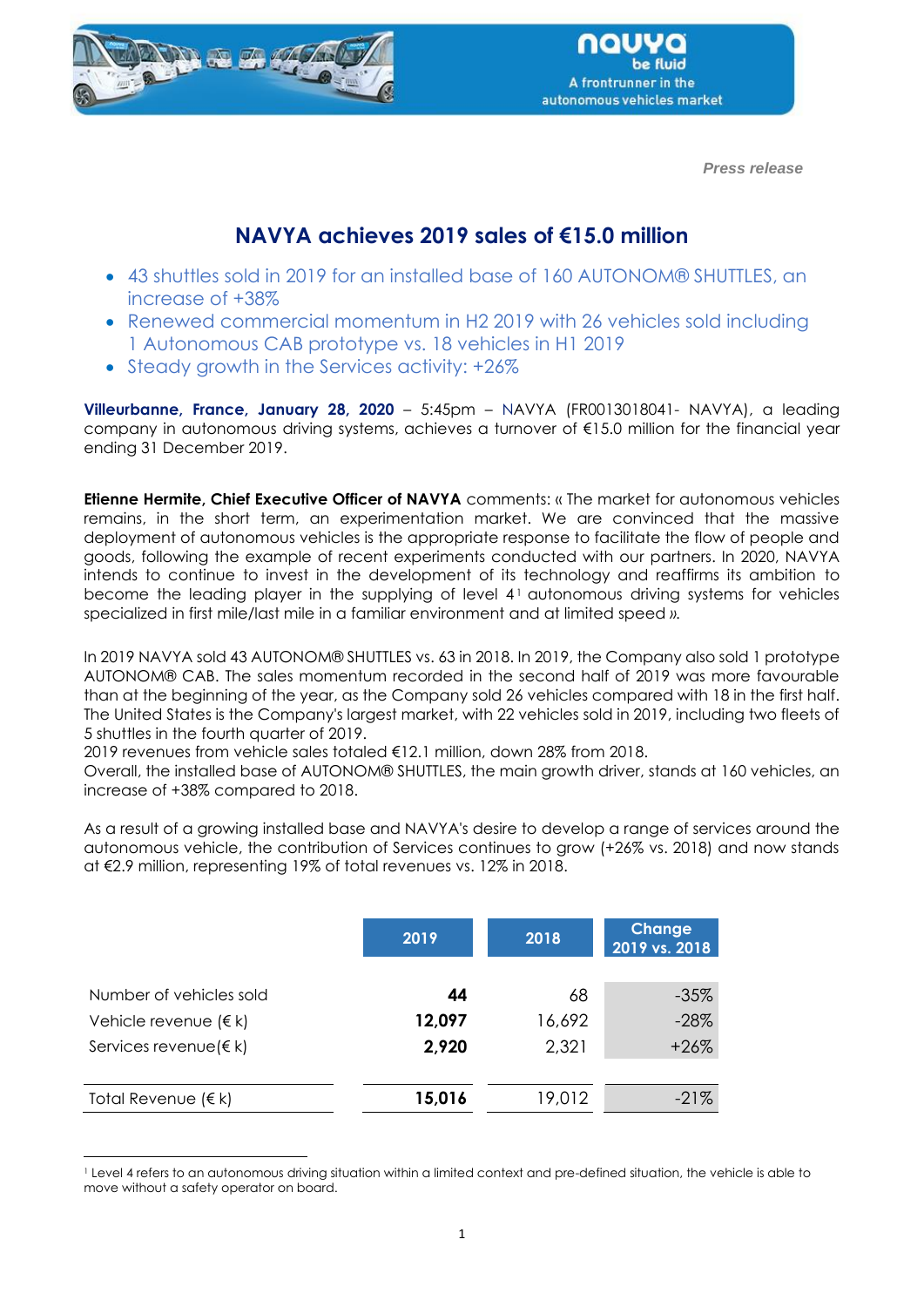

# **H2 2019 highlights**

The second half of 2019 was marked by significant achievements:

- NAVYA, winner of two of the three awards ("Best Endurance & Reliability" and "Best Consumer Experience") granted at the first world challenge organized by the Dubai Roads and Transport Authority dedicated to the actors specialized in autonomous passengers transportation on limited routes - first mile/last mile - at reduced speed;

*.*

- Launch of a shuttle service AUTONOM® SHUTTLE in Singapore for visitors to Gardens by the Bay, a 100-hectare garden located in the centre of Singapore;
- Launch of an autonomous shuttle service, open-road experiment to service the Parc Olympique Lyonnais stadium, fully integrated within Lyon's public transport network;
- World premiere at Toulouse-Blagnac airport with the experimentation in real conditions of the AUTONOM TRACT vehicle, an autonomous luggage tractor developed in collaboration with Charlatte Manutention for the transportation of goods.

# **Outlook**

2020 will be an opportunity for NAVYA to start an experiment on its shuttle and the TRACT vehicle in full level 4 autonomy, i.e. without a safety operator on board.

From an operating standpoint, NAVYA will continue the worldwide deployment of its passenger shuttles and the testing of its TRACT vehicle, which began in 2019, in parallel with the deployment of its technology on one or two additional platforms in 2020.

To achieve this, NAVYA will strengthen its R&D teams and expand its geographical presence, particularly in Asia-Pacific.

**Next financial press release:** March 24, 2020 - Full-year 2019 results

#### **About NAVYA**

NAVYA is a leading French name in the autonomous driving systems. With 280 employees in France (Paris and Lyon) and in the United States (Michigan), NAVYA aims at becoming the leading player for the supply of autonomous driving systems for passenger and goods transport. Since 2015, NAVYA has been the first to market and put into service autonomous mobility solutions. The AUTONOM® SHUTTLE, main development axis, was launched in September 2015 and 160 units have been sold as of 31 December 2019, notably in the United States, France, Germany, Switzerland, Japan and Australia. The AUTONOM® TRACT is dedicated to goods transport. Created in 2014 with the support of Robolution Capital, investment fund managed by 360 Capital Partners, his reference shareholder, NAVYA's shareholders also include the Gravitation fund and Paris Region Venture Fund (Région Île-de-France) managed by Cap Decisif Management as well as Valeo and Keolis groups.

NAVYA is listed on the Euronext regulated market in Paris (ISIN code: FR0013018041- NAVYA).

For more information visit: **[www.navya.tech/en](http://www.navya.tech/en)**